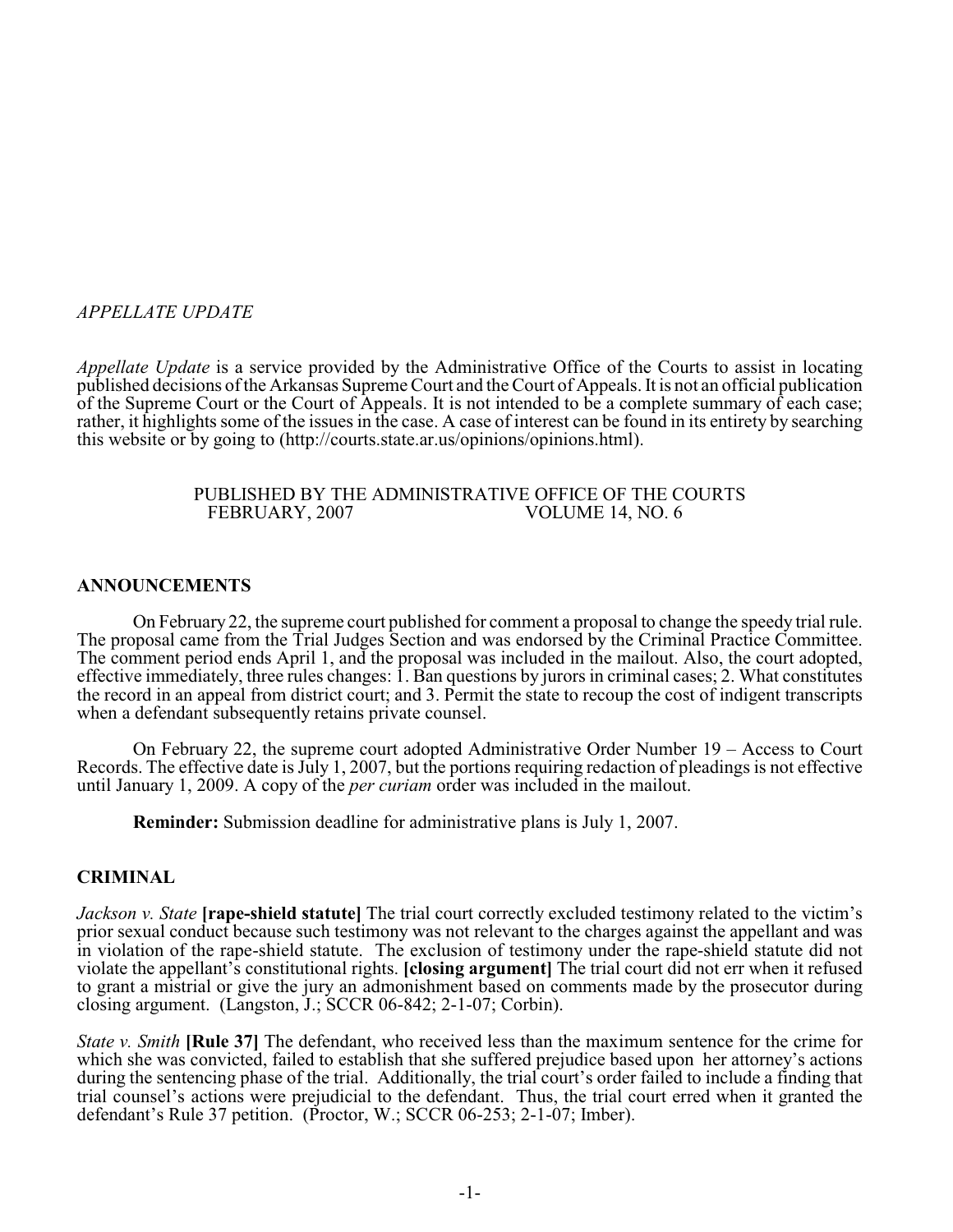*State v. Burnett* **[expungement]** The trial court erred when it entered an order granting the defendant's request to have his criminal record sealed because a judgment and commitment order that imposed a prison sentence upon the defendant was entered, and because the defendant was not sentenced under one of the statutes that specifically provided for expungement of his record. (Simes, L.T.; SCCR 06-581; 2-1-07; Gunter).

*Wright v. State* **[sufficiency of the evidence; arson]** There was substantial evidence to support the appellant's conviction for arson. **[hearsay testimony; excited-utterance exception]** The trial court properly concluded that testimony from the victim's mother regarding statements made by the victim to her while a traumatic event was occurring was admissible pursuant to the excited-utterance exception to the hearsay rule. The trial court abused its discretion when it permitted the victim's co-workers to testimony about statements made to them by the victim. However, the Supreme Court declined to reverse the appellant's conviction based upon the admission of the improper testimony because it concluded that the co-worker's testimony was cumulative in nature and the error was harmless. (Griffin, J.; SCCR 06-774; 2-1-07; Danielson).

*Aikens v. State* **[Ark. R. Crim. P. 32.1]** Rule 32.1 of the Arkansas Rules of Criminal Procedure provides that the circuit clerk shall provide juror questionnaires to defendants upon request. Neither Rule 32.1 nor the applicable statutes authorize that a fee may be charged for providing the questionnaires to the defendants. Thus, the trial court erred when it denied appellant's request for a refund of a \$3.00 fee charged by a bailiff to the appellant for providing the juror questionnaires to him. (Humphrey, M.; SCCR 06-928; 2-8-07; Brown).

*Wyles v. State* **[sufficiency of the evidence; second-degree murder]** There was substantial evidence to support appellant's conviction for second-degree murder. Specifically, the jury could infer from the medical evidence and appellant's efforts to conceal his crime that he intended to commit second-degree murder. (Sutterfield, D.; SCCR 06-1031; 2-8-07; Imber).

*Eaton v. State* **[sufficiency of the evidence; theft by receiving]** There was sufficient evidence for the jury to determine that the appellant knew or had reason to know that the property, which she controlled and sold to a third party, was stolen. Thus, the trial court correctly denied appellant's directed-verdict motion. (Looney, J.; CACR 06-747; 2-14-07; Baker).

*Anglin v. State* **[sufficiency of the evidence; probation revocation]** Where appellant failed to timely appear for a drug test, was arrested and convicted of a DWI, failed to attend a group meeting, failed to call her supervisor, and failed to appear for an additional drug test, and where a psychological evaluation determined that appellant had the capacity to appreciate the criminality of her conduct and had the capacity to conform her conduct to the requirements of the law, there was sufficient evidence to support the trial court's conclusion that the appellant inexcusably failed to comply with the conditions of her probation. Therefore, the trial court did not err in revoking appellant's probation. (Hannah, R.; CACR 06-580; 2-14-07; Vaught).

*Dilday v. State* **[res judicata; double jeopardy]** In an earlier proceeding, the appellant was charged with making false insurance claims in violation of Ark. Code Ann. § 5-36-103 and Ark. Code Ann. § 23-66-502. These claims were dismissed. Thereafter, in the present litigation, the appellant was charged with violating Ark. Code Ann. § 5-36-103 for allegedly making false Medicaid claims. The crimes alleged, offenses charges, and the victims involved in the two matters are different. Thus, the trial court correctly concluded that the present prosecution was not precluded by *res judicata* or double jeopardy. (Proctor, W.; SCCR 06- 976; 2-15-07; Hannah).

*Jeffery Ridenhour 2004 Dodge Pickup VIN# 3D7KU26684G13975 v. State* **[sufficiency of the evidence; forfeiture** The State failed to establish by a preponderance of the evidence that the appellant's truck was being used to transport marijuana "for the purpose of sale or receipt" of the illegal substance. Thus, the trial court erred when it entered an order requiring forfeiture of appellant's vehicle. (Danielson, P.; CA 06-867; 2-28-07; Vaught).

**CIVIL**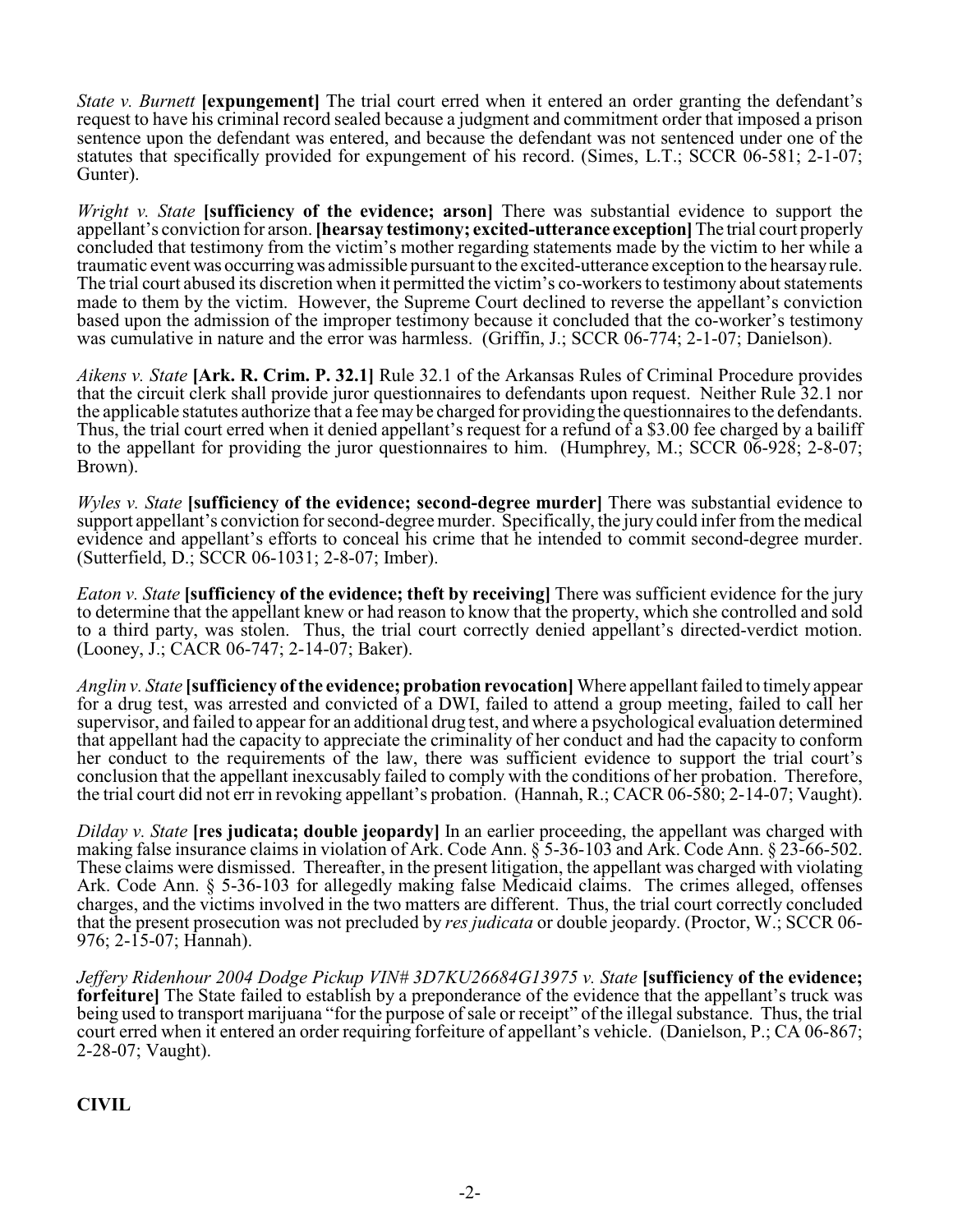*Delt v. Bowers*: **[negligence/duty/licensee]** At most, striking union member who was struck by car was a licensee, and union owed her only the duty to refrain from willful and wanton conduct. Summary judgment in favor of union was proper. (Wilkinson, N.; CA 06-759; 2-7-07; Robbins)

 *Adams v. Atkins*: **[boundary]** Evidence supported trial court's finding that boundary was consistent with the surveys.**[attorney fees]** Because two existing surveys were consistent, there was no credible evidence to question the boundary line, and thus no justiciable issue. Therefore, an award of attorney's fees was proper to the prevailing party. (McCain, G.; CA 06-466; 2-7-07; Glover)

*CJ Building Corp. v. Tract-10*: **[prevailing party]** There can be only one prevailing party in an action for recovery of a money judgment. When both sides "score points," the party with the most points is the winner and entitled to costs. In this case, the party that received 75% of the money at issue is the prevailing party and the award of attorney's fee to it was not error. (Shirron, P.; SC 06-483; 2-8-07; Gunter)

*Francis v. Protective Life Ins.*: *[insurance application]* Car purchaser who also purchased credit life insurance was denied coverage because of misrepresentation of health in the application. Summary judgment was not in order on claim that insurances company was estopped to deny coverage because car dealer personnel who completed application were aware of purchaser's health problems. The communication between them could not be resolved via summary judgment. (Patterson, J.; CA 06241; 2-14-07; Robbins)

*Deck House v. Link*: **[consequential damages]** In this case, claim of damages for loss profits must be treated as a claim for consequential damages, and there is no evidence that party tacitly agreed to pay the claimed damages. **[tortious interference]** Claim is not actionable when the expectancy is subject to a contingency. (Epley, A.; CA06-264; 2-14-07; Griffen)

*Recinos v.* Zelk: **[wrongful death]** Once a personal representative is appointed, heirs at law of the decedent can no longer file a wrongful death action. (Marschewski, J.; SC 06-291; 2-15-07; Hannah)

*Jones v. Huckabee*: **[removal of criminal history]** Plaintiff's civil rights were not violated by the statutory procedure, which was followed, concerning his expunged criminal history. The statute does not require the records to be physically destroyed. Any misuse of arrest records is a criminal offense and the remedy is to pursue criminal charges. (Proctor, W.; SC 06-620; 2-15-07; Imber)

*Malone v. Guynes*: **[restrictive covenants]** Covenants did not violate rule against perpetuities or were not enforceable because of prior violations. (Garrett, R.; CA 06-462; 2-21-07; Pittman)

*Burton v. Hankins*: **[landlocked property/roadway]** County court's denial of roadway pursuant to 27-66- 401 et seq., was proper because necessity was not shown. (Clawson, C.; CA06-411; 2-21-07; Miller)

*Nash v. Hendricks*: **[malpractice]** Summary judgment in favor of law firm was proper because plaintiff could not have prevailed on his underlying claim as it was bared by the *Feres* doctrine (U.S. is not liable under Federal Tort Claims Act for injuries to servicemen arising out of their service). (Moody, J.; SC06-968; 2-22-07; Hannah)

*Pest Management v. Langer*: **[arbitration]** Controversy over termite inspection and damage to house were subject to contract provision requiring arbitration of disputes. Contract was governed by the Federal Arbitration Act rather than the Arkansas Arbitration Act. (Clawson, C.; SC 06-748; 2-22-06; Hannah)

*Miller v. Centerpoint Energy*: **[wrongful death]** Wrongful death statute's limitations period of three years from the date of death applied, not the survival statute which is measured from the date of the negligent act giving rise to the injury. (Moody, J.; CA 06-668; 2-28-07; Bird)

## **DOMESTIC RELATIONS**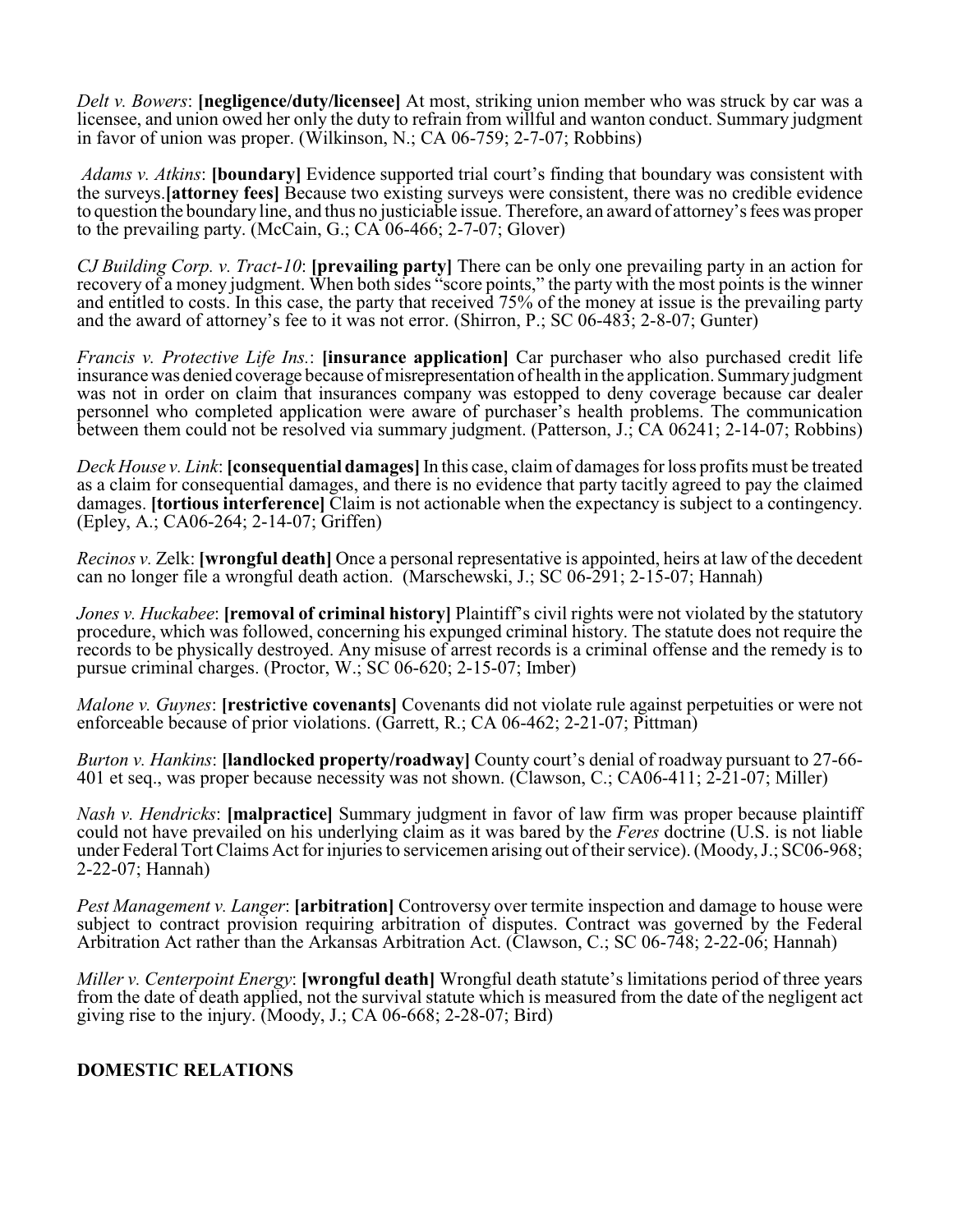*Carl Crosby v. Carmen Crosby*: **[visitation]** Setting visitation rights is a matter that lies within the sound discretion of the trial court. The main consideration is the best interest of the child. The Court of Appeals found that, in this case, the trial court was justified in ordering that the appellant father's two stepsons not be present when he exercised his visitation with his two daughters. The trial court was not obligated to find conclusively whether or not the children were sexually abused. The issue for the court was the nature of the visitation. The trial court had expressed that it was uncertain after an incomplete investigation exactly what had actually happened to the girls. Implicit in this finding was the court's credibility determination. The Court of Appeals affirmed the trial court. (Smith, P.; No. CA06-756; 2-7-07; Hart)

*Patricia Suzanne Mathews v. John Steven Mathews*: **[child support; UIFSA]** The Court of Appeals originally certified this case to the Supreme Court, which issued an opinion September 21, 2006. Upon appellant's petition for rehearing, the Supreme Court agreed that it erroneously had held that the provisions of UIFSA were inapplicable and it issued another opinion December 7, 2006, vacating its original opinion and remanding the case to the Court of Appeals. Upon remand, the Court of Appeals agreed with appellant's contention that the Supreme Court's holding that UIFSA applies to the case requires reversal of the circuit court's order. Rather than dismissing the case, the Court remanded for a disposition consistent with the opinion that the circuit court had erroneously failed to enforce UIFSA's registration requirements. The disposition rendered appellee's venue argument and appellant's direct appeal moot. (Maggio, M.; No. CA05-1090; 2-14-07; Griffen)

*Vincent Ottice Simmons v. Dorothy Clemons Simmons*: **[divorce; division of property; postnuptial agreement]** Postnuptial agreements should be analyzed under basic principles of contract law and are subject to close scrutiny to ensure they are fair and equitable, because they result from a confidential relationship between a husband and wife, not from those dealing at arm's length. When analyzed under contract law, the Court of Appeals concluded that the appellant's affidavit was not supported by legal consideration and did not contain mutual obligations. The parties' marriage of twenty-five years was not adequate consideration because past consideration will not support a current promise and is not adequate legal consideration. Regarding mutuality obligations, the Court found that no obligation or real liability was placed upon the appellee to do anything in consideration of appellant's promise to convey an interest in his Florida, non-marital property to her. The Court of Appeals reversed the trial court's decision finding the Florida land marital property and awarding a one-half interest to appellee, and remanded for an order consistent with the Court's opinion. (Vittitow, R.; No. CA06-303;  $2\text{-}14\text{-}07$ ; Bird)

*Matthew Kevin Taylor v. Kristi Lynn Taylor*: **[alimony; child support; marital property]** The appellant husband alleged that the trial court erred in awarding alimony to the appellee in calculating child support and in finding that the travel trailer in which he lived was marital property. The Supreme Court affirmed the award of alimony. Although appellant argued that alimony should not be awarded to compensate a parent who chooses to home-school her children and to remain unemployed, the Court found that the appellee's home-schooling her children was only one consideration by the trial court. The court also considered her role as at-home mother during the marriage and her lack of marketable skills or meaningful employment history. The Supreme Court also affirmed the circuit court's award of child support. Appellant argued that his income fluctuates from week to week, which is undisputed. The court determined his weekly take-home pay based upon the seven weeks he had been paid at his present job. Although he argued that seven weeks was not sufficient, he was arguing to calculate based upon only four weeks. On the final point, the Court reversed the trial court's finding that the travel trailer which appellant shared with his girlfriend was marital property because no evidence was presented to show that he owned it and appellee testified that she *thought* he owned it, but she did not know if he owned it outright. She said on cross examination that he had not provided her with the registration and had not told her anything about who owned it. No other evidence was presented about the ownership. (Epley, A.; No. SC06-441; 2-15-07; Brown)

*Robert Glen Bishop v. Suzanne Bishop*: **[divorce; support; property]** The Court of Appeals affirmed the trial court's denial of the appellant's petition for modification of alimony and child support. The court carefully considered the decreased income of the appellant and the needs of the appellee and the parties' child. The court's decision was within its discretion. However, the Court reversed, in part, the trial court's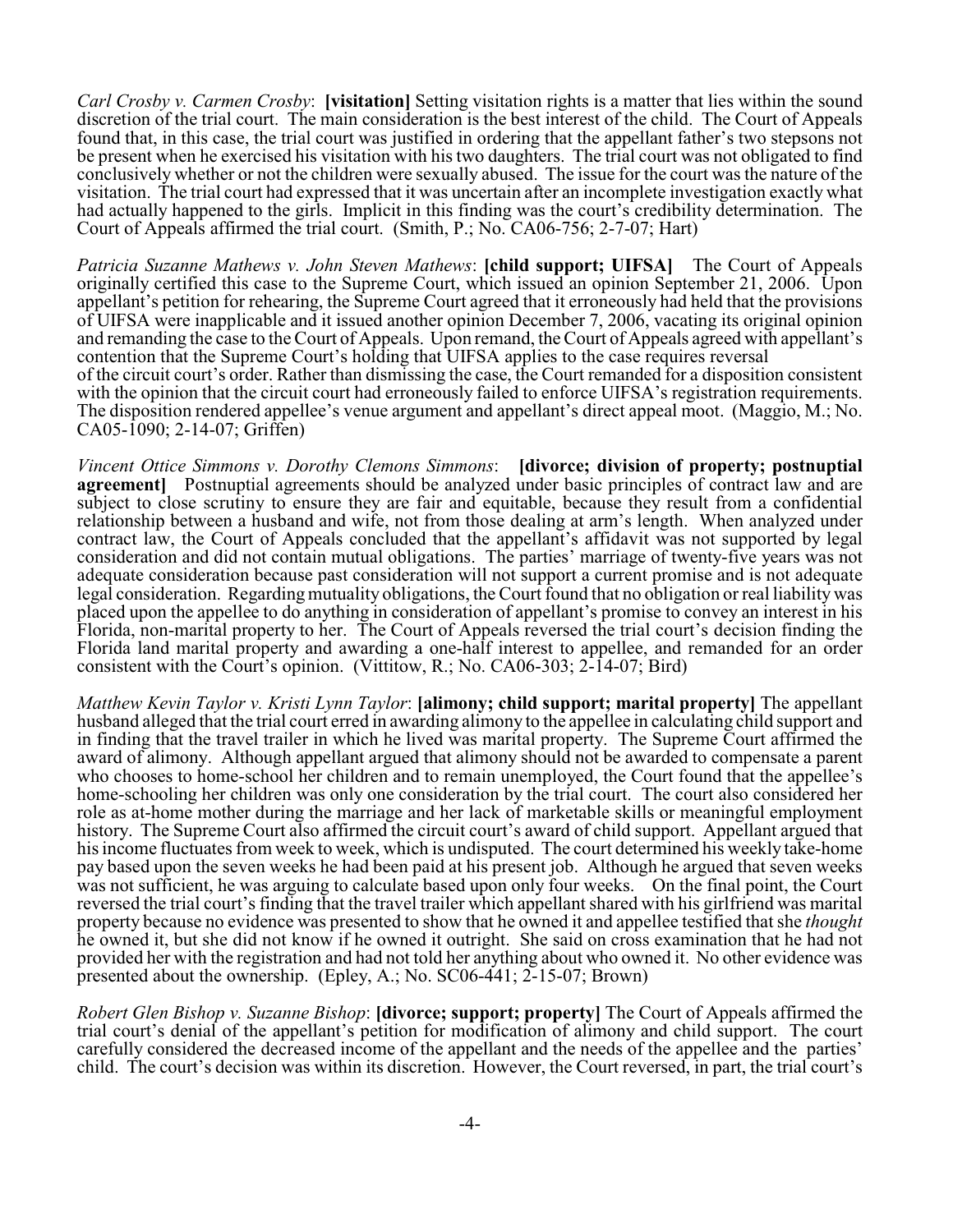decision about car payments. In the divorce, the appellee was awarded possession of a car, along with its indebtedness. She failed to make the payments and she eventually abandoned the car in the appellant's yard. Because the car was financed in his name alone, he continued to make the payments and after several months, he moved the court to find the appellee in contempt. He made nineteen payments on the car, seven of those before he moved for contempt. The Court of Appeals found that the trial court correctly concluded that the payments made before appellant filed for contempt were made voluntarily, and that decision was affirmed, but that the court erred in denying him reimbursement for car payments made after he filed the motion for contempt. That part of the order was reversed and remanded for the trial court to calculate the amount of reimbursement due the appellant for his post-motion car payments. (Spears, J.; No. CA05-996; 2-28-07; Marshall)

# **PROBATE DIVISION**

*Raymond Franklin Williams, et al. v. Randy Hall, et al.*: **[confirmation of judicial sale of land ]** Appellant brothers appealed from the trial court's refusal to set aside confirmation of a judicial sale of land which the appellants had inherited from their grandmother and which they held as tenants in common. The sale was ordered to satisfy an attorney's lien for representing only one of the grandsons in a will contest. The Court of Appeals reversed and remanded. The Court held that appellant Ricky Williams was not a party to the attorney-lien action and that he never had notice of the sale. He was denied due process. Actual notice of the proceeding does not validate defective process. The order rendered against Ricky in his absence rendered the order void as to him. The sale of the property to a third party was void as to Ricky and must be set aside. (Shirron, P.; No. CA06-502; 2-28-07; Pittman)

# **JUVENILE**

*Long v. Arkansas Dep't of Human Servs.* **[TPR]** Court of Appeals reversed and Circuit Court affirmed on termination of parental rights. The Court found that the record revealed that the appellant failed to comply with the courts orders and did not provide the court with any evidence that she had remedied her drug problem that caused her children to be removed from her home. The evidence showed that she failed to address her drug problems, failed to provide meaningful proof of employment, or establish a stable living environment for her children. (Warren, J.; 06-796; 2-22-2007; Glaze)

*State v. L.P.* **[motion to suppress]** Circuit Court affirmed in suppressing custodial statements of minor. Juvenile was taken into custody after an alleged terroristic threatening and criminal-mischief complaint at school. The state argued that the trial court erred in suppressing the statement because there were no attempts to notify the parents. Under 9-27-317(h)(2) authorities must notify a parent when a child is taken into custody. The parent is then present, if the child invokes his/her right to speak to the parent. If the parent refuses to go, then counsel is appointed to represent the juvenile.

The state's second argument that the trial court erred in ruling that the officers violated the juvenile's Sixth Amendment right to counsel after counsel was appointed and when officers questioned him outside the presence of counsel is not necessary to address because the trial court properly suppressed the statements on the basis that officers made no attempt to contact the juvenile's parents prior to questioning the juvenile. (Brown, T.; 06-990; 2-15-2007; Corbin)

*Arkansas Dep't of Human Servs. v. R.C.* [**Child Maltreatment Central Registry]** Circuit Court reversed and remanded and Administrative Hearing Judge upheld on placement of name of a foster parent on the Child Maltreatment Central Registry.

There was substantial evidence to support the finding of abuse of a non accidental physical injury when the evidence revealed that a 4 year-old, disabled child had at least eight to ten bruises evidenced by several straight lines some of which were near the child's vaginal area. The bruises were at least 24 hours old. Further, this was not the result of reasonable and moderate physical discipline by the foster paren based on the child's age, the fact that she suffered from cerebral palsy, used a walker for assistance, and she was not potty trained but the "discipline" resulted from the child taking her diaper off and having feces on herself and the floor.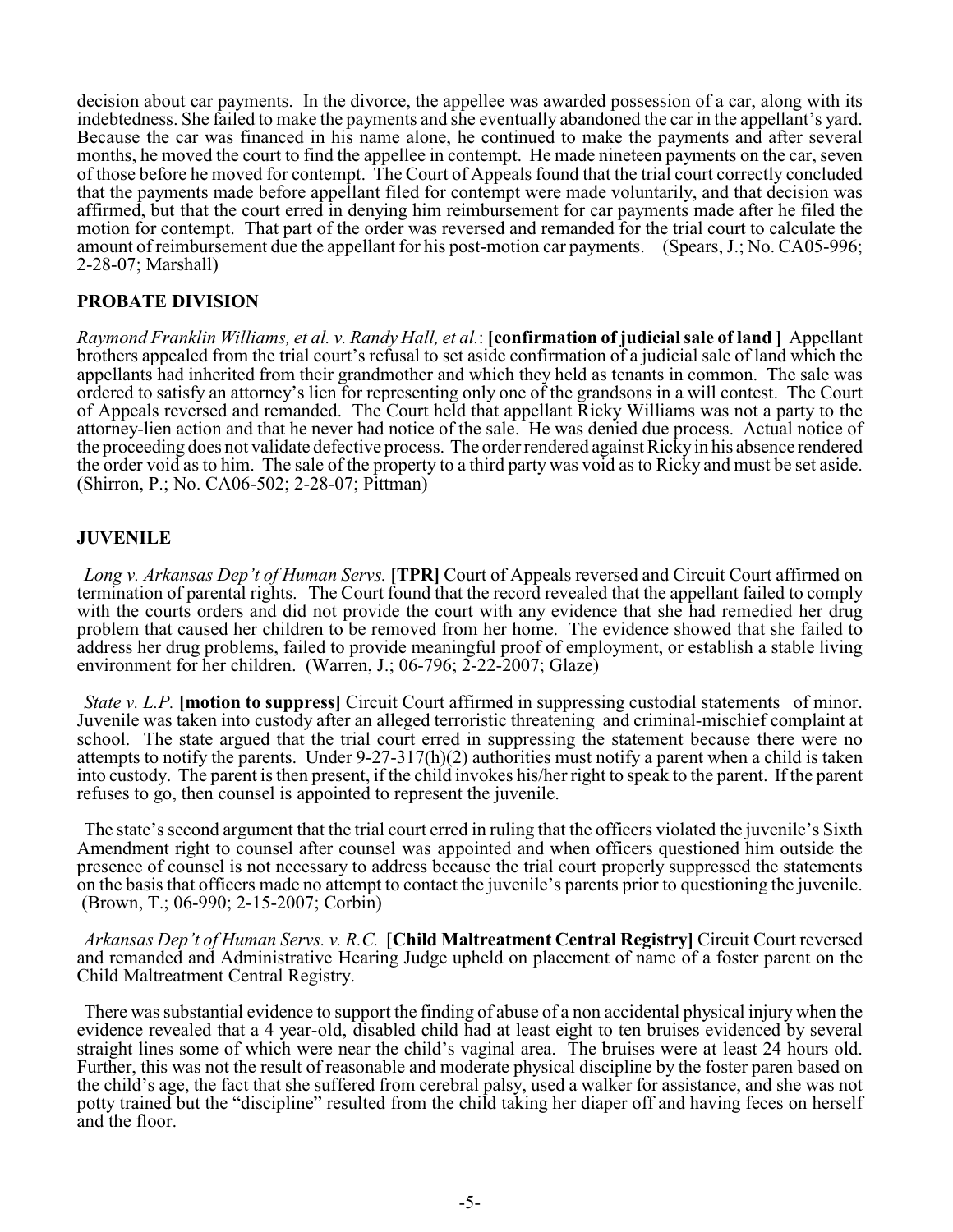Appellant next argued that the DHHS' organizational structure is unconstitutional, specifically that there is a conflict of interest that the administrative law judge is part of the Office of Chief Counsel and subordinate to the chief counsel, thus the prosecutor and judge come from the same agency. Therefore it violates appellate's due process rights. The Court previously held in *C.C.B. v. Arkansas Dep't of Human (Jan. 25, 2007), that the appellant has the burden to demonstrate the he/she was denied* due process based on the statutory scheme, the scheme itself does not automatically result in such a violation.

Appellant also argued that the standard of proof by preponderance of evidence is too low and it should be clear and convincing evidence. The traditional standard of administrative hearings is proof by preponderance of evidence. Further, appellant has not shown how she has been prejudiced by the standard of proof.

Finally, appellant argued that she could not properly cross-examine a witness because of an improperly deidentified medical report where both the facility and the author of the report were blacked out. However, DHHS provided the name of the author of the report and a month later the author was called as a witness so the appellant had time to perfect her cross-examination. (Kilgore, C; 06-858-2-8-2007; Danielson)

*Ivers v. Arkansas Dep't of Human Servs.* **[TPR]** Circuit Court reversed on termination that was fast tracked based on prior sibling termination. Parents of infant had lost prior child due to drug addiction and then a second child was born with drugs in the infant's system. Both parents failed to submit to hair follicle test ordered by the court. The AAL filed motion for no reunification services which ultimately led to TPR.

The Court of Appeals found that there was no evidence that drug treatment would not be successful. The Court relied on *Conn* v. *Arkansas Dep't of Human Servs.*, 79 Ark. App. 195 (2002) holding that the trial court erred in finding that it was in the child's best interest to find that prior termination was a sufficient ground for TPR. (*Note: This case was before the Adoption Safe Families Act passed in November of 1997)*(Zimmerman, S,; CA05-11281 and CA06-137; 2-21-2007; Hart)

### **EIGHTH CIRCUIT**

*Allen v. Tobacco Superstore* : **[abuse of process]** As plaintiff did not present false testimony or withhold evidence material to the lawsuit, her conduct in the suit did not rise to the level of an abuse of the judicial process. **[discrimination]** District court did not err in determining the reasons offered for defendant's failure to promote plaintiff to an assistant manager position in January, 2002, were a pretext for race discrimination; similarly, the court did not err in determining the reasons advanced for a November, 2002, promotion decision were also pretextual and that defendant discriminated and retaliated against plaintiff on the basis of her race when she was denied the promotion. **[punitive damages]** Award of \$75,000 in punitive damages was set aside, as the evidence does not show that defendant acted with malice or reckless indifference. (E.D. Ark.; #05-3414; 2-2-07)

*Crossett Paper Mill v. Cumis Ins. Society :* **[insurance law]** Under the policy in question, bodily injury was excluded from coverage if the injury's sole proximate cause is the use of an auto, and the district court did not err, under the facts presented, in determining that the exclusion applied. (W.D. Ark.; #06-2888; 2-8-07)

*Smith v. Casali:* [indemnity] The district court erred in finding that a sentence contained in a letter from Casali to Smith constituted a clear expression of Casali's intent to indemnify Smith sufficient to create an enforceable indemnity agreement under Arkansas law. (E.D. Ark.; #06-1601; 2-9-07)

*Brown v. Simmons:* **[civil rights**] District court did not err in dismissing claim that the defendant superintendent of schools infringed plaintiff's procedural due process rights by denying him a name-clearing hearing after he was stigmatized by defamatory statements made by other school officials. Plaintiff's complaint failed to allege the elements of a "stigma plus" claim as he failed to allege an alteration or extinguishment of a right or legal status.  $(E.D. Ar\overline{k}; 2-23-07)$